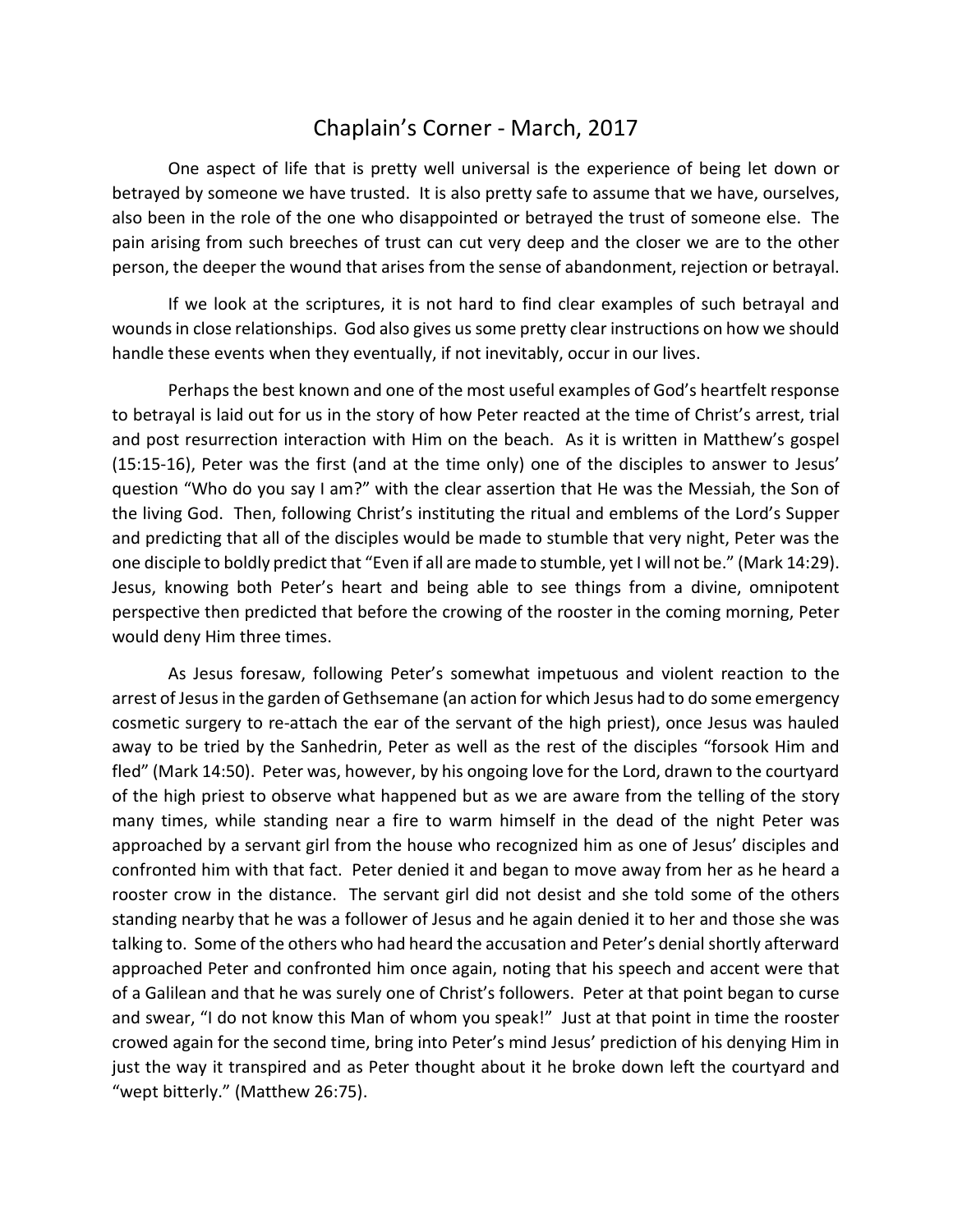Peter is not heard of again until after Christ's death and resurrection, as he was apparently so shaken by his loss of courage that he could not even watch or be among the crowd of witnesses who included Jesus' mother, many of the women who had been follower's and even John, the "beloved" disciple whom Jesus asked to care for his mother while he hung on the cross. From his brave assertion that he would never be among the ones to be scattered or abandon Jesus to running away and cowering in fear while the one he recognized as the Messiah hung and died on the cross, Peter must have felt like a total wretch and as being completely unworthy/worthless at that most depressing point of his life.

 But as the radio broadcaster, Paul Harvey, used to say: Now for the rest of the story. What Peter did not understand, despite the repeated hints given to them by Jesus, is that Jesus would not remain in the grave past three days and that on the third day He would rise again to demonstrate that His sacrifice had defeated death, our wages of sin (Mark 9:31, Luke 9:21). Peter was the first of the disciples to enter the empty tomb after hearing from the women who went to prepare the body with burial spices and he then observed that the burial clothes were left empty on the shelf of the tomb. He was also among the group of disciples who were gathered together behind closed doors when Christ suddenly appeared amongst them and showed them His pierced hands and feet to assure them He was indeed alive again. But Peter must still have felt deeply conflicted and unsure of what his part was to be in Christ's plans, for shortly after this deeply moving reunion with Jesus he reverted to his old, familiar lifestyle and went back to fishing with several of the other disciples. While Jesus had earlier told them that they would become fishers of men, in the midst of the chaos and turmoil of what they had just experienced, it seems they lost sight of that God given objective and went back to something they knew from long experience. As told in the gospel of John, however, the group fished all night without any success and at the morning's dawn Jesus called to them from the shore and directed them to cast the net to the right side of the boat and they suddenly had a catch that was so large they could not haul it into the boat. Peter at that point in time suddenly realized who was talking to them from the shore and he jumped into the sea and swam to Him immediately.

 After a feast on the fish that they caught with the Lord's direction, Jesus and Peter had a heartfelt discussion, during which He asked Peter three times if he loved Him, with Peter repeatedly asserting that he did. Jesus' response to Peter was to feed and tend His sheep and then he finished with the command to "Follow Me." (John 21:15-19). Just as Peter had denied Christ three times on the night of the trial, Christ lead him into professing his love three times on that morning on the shore, giving Peter a clear message that he was forgiven and was being entrusted with the responsibility to tend for and nurture those that Christ was leaving in his care.

 What can we gain from this part of the gospel message? What is it's message to each of us in our own lives? Perhaps the most central feature of the story is similar to that of the response of the abandoned and betrayed father of the Prodigal son, that God as our heavenly Father is eager to forgive and restore us into close relationship with Him, if we are willing to face our sin, out past failures and come back to Him with a desire to be close again. Nothing we have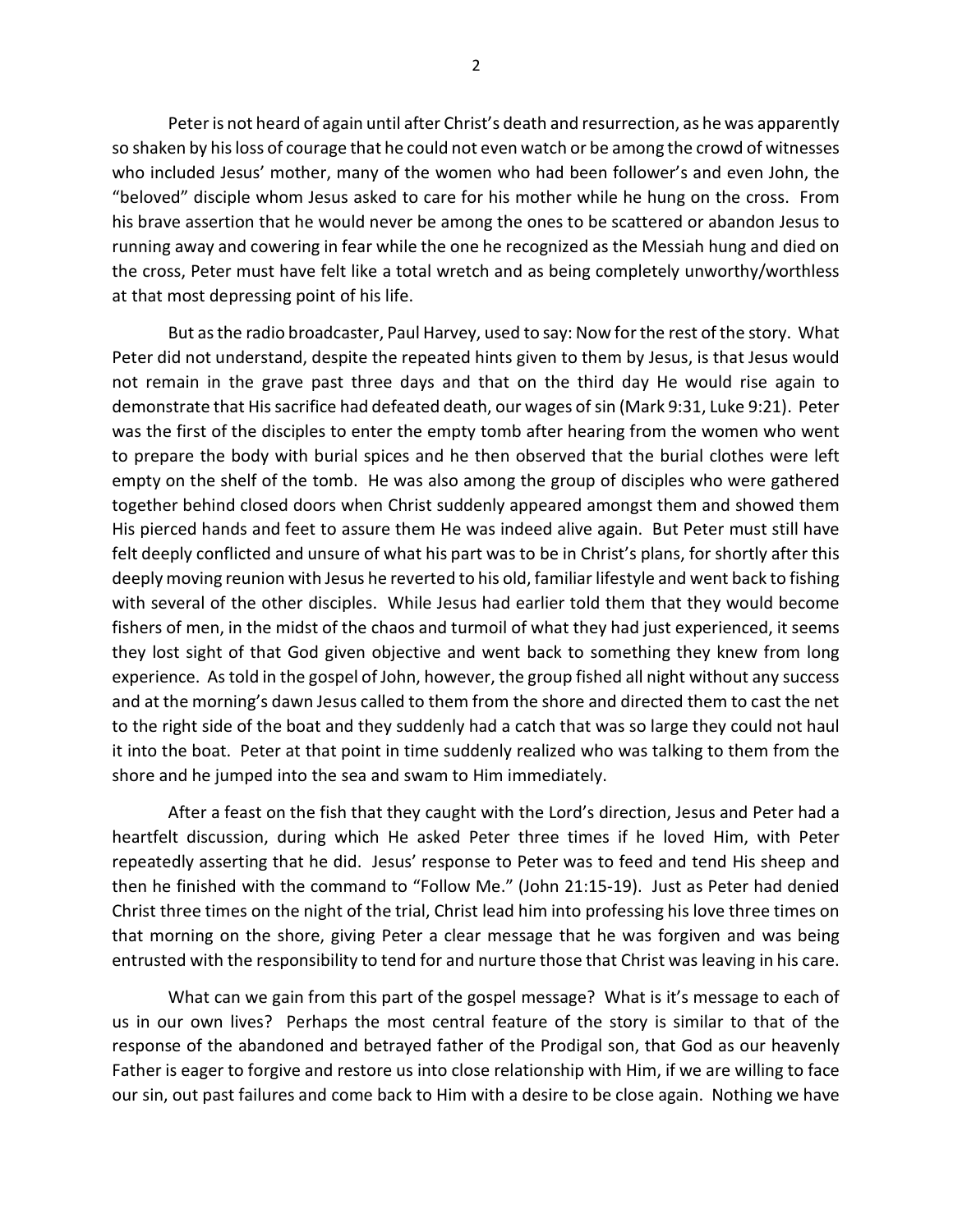done will change the love God has in His heart for us and while we may grieve and disappoint Him repeatedly through our choices and rebellious ways, He is always ready to open His arms and accept us back again. Indeed, prior to Christ being crucified, He responded to Peter's question about how many times should he forgive another who sins against him that: "I do not say to you, up to seven times, but up to seventy times seven" (Matthew 18:22). By that Jesus was clearly stating that, like God, we are called upon to continue to forgive and to reach out in love to those who hurt us or disappoint us, even when they do not seem to want to change or continue to do the things that wound us. Jesus also told to Peter at that time the parable of the unforgiving servant who was forgiven a debt of a 10 thousand talents but then dealt harshly with a fellow servant who owed him just a hundred denarii, describing the unforgiving servant as "wicked" and as then being thrown in jail, with the moral of that story being that we are called upon to forgive each other if we are to receive God's forgiveness and blessing.

 A lack of forgiveness in our own hearts is like a cancer that eats at us from within and from God's word we have clear direction to recognize it and to work on forgiving even those who have betrayed and hurt us deeply. But sometimes it is hard to recognize when we are harbouring such bitterness toward someone, especially as we all tend to rationalize and project blame as natural defenses rather than being honest with ourselves. But the poison of unforgiveness has observable impact on our lives. We can usually see it through the presence of a number of specific problems or reactions, including: 1) Pride: focussing on how much I have been wronged, 2) Faultfinding: dwelling over and ruminating about the faults of others, 3) Avoidance: avoid being around others with whom I have had conflict, 4) Silence: refusing to speak or share my feelings in a healthy manner, 5) Isolation: withdrawing emotionally from someone who has hurt me, 6) Unfaithfulness: unnecessarily sharing personal information or gossip to hurt the other person, 7) Hopelessness: lacking faith that God can work for the good in my situation and 8) Resentment: holding onto anger until it turns into bitterness.

 Even if we accept that God is calling us to forgive those who have betrayed or hurt us, it is not always easy to do. We are human and struggle against our own sinful nature, which craves to attack and destroy rather than forgive. It may be helpful to remember that forgiving is a process and may not be just a one-step decision. It also helps to keep in mind that forgiveness does not mean approving of what happened or saying it didn't matter like sweeping the issue under a carpet. It is a conscious decision on our part to set aside out "rights" for revenge or demands for compensation, to purge from our system the poison of resentment and bitterness that eats at us like an acid from inside. One way of approaching this process is to consider stages that can be useful in moving us to God's will in this area, using an acronym: REACH.

R stands for Recall. We must not deny what happened or pretend it did not hurt us if we are to be able to heal from it, but strive to remember what occurred calmly and objectively.

E stands for Empathy. Try to understand what the other person may have been going through or their motivations at the time of the offence, to attempt to feel with them and not demonize them as 100 percent evil.